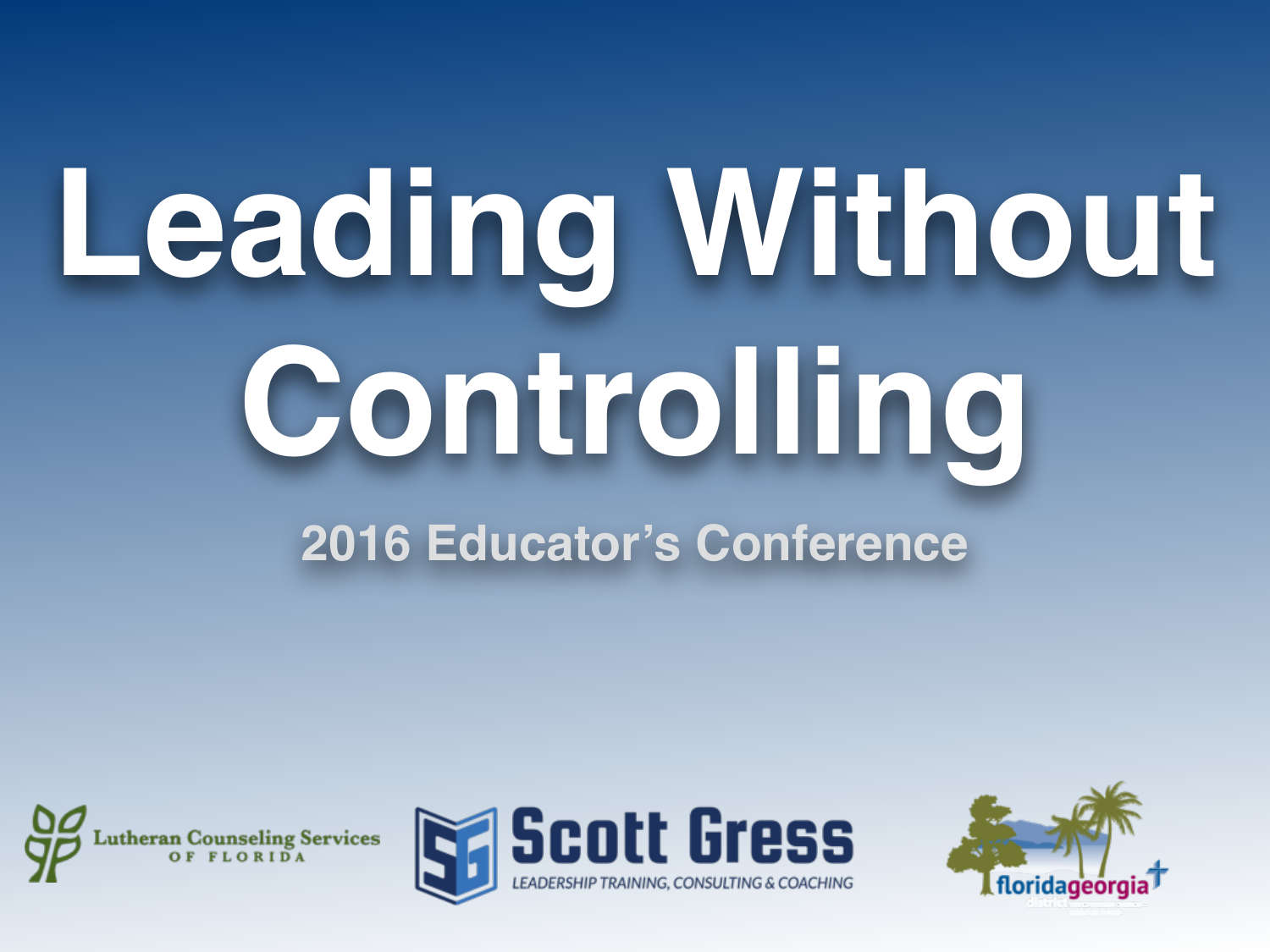# **What does leadership look like?**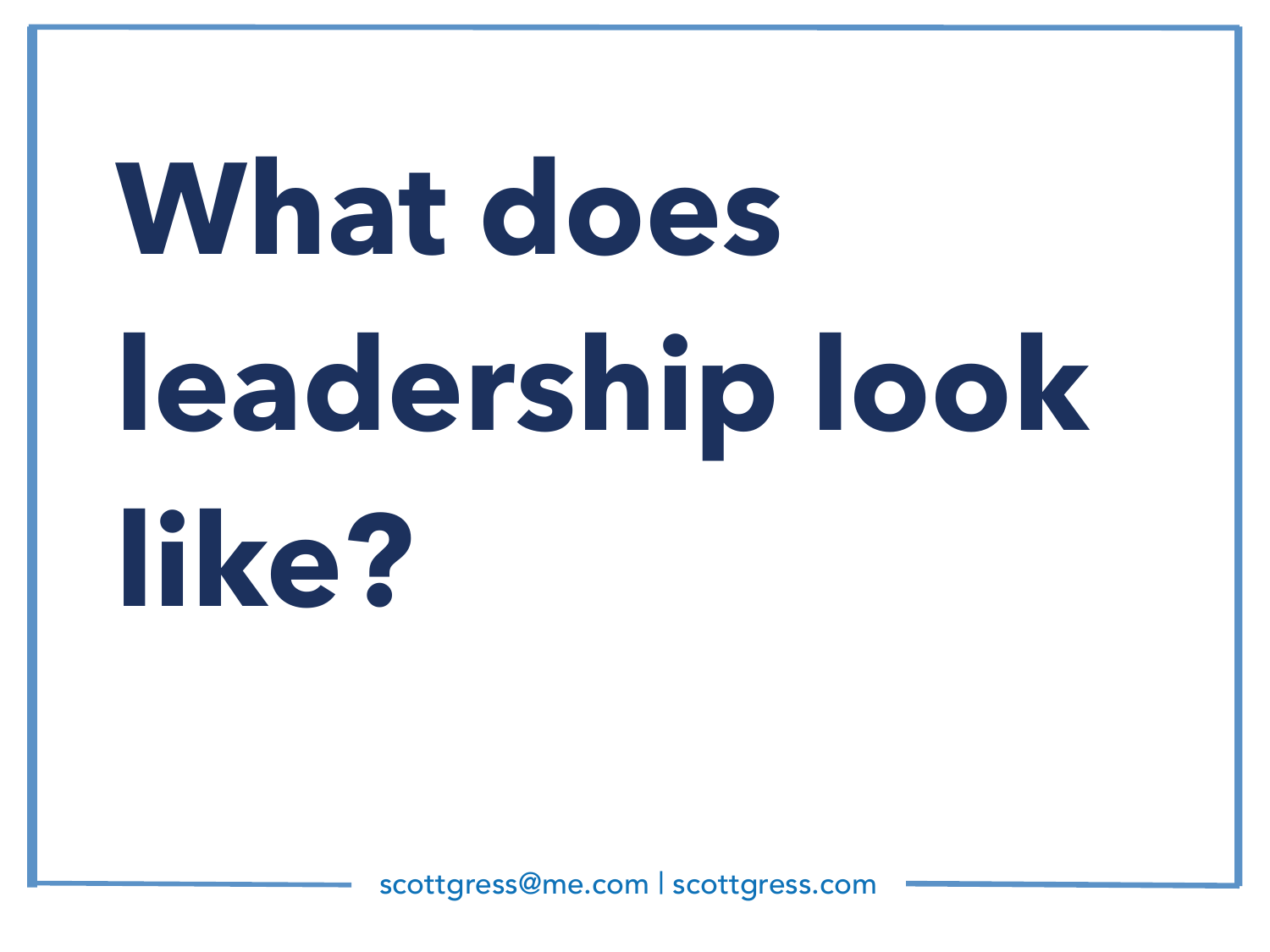**Top Down?** *"Take out the garbage" "I want you to…" "You should…" "Take a seat" "Do as I say…" Any "Telling" Controlling/ Authoritarian*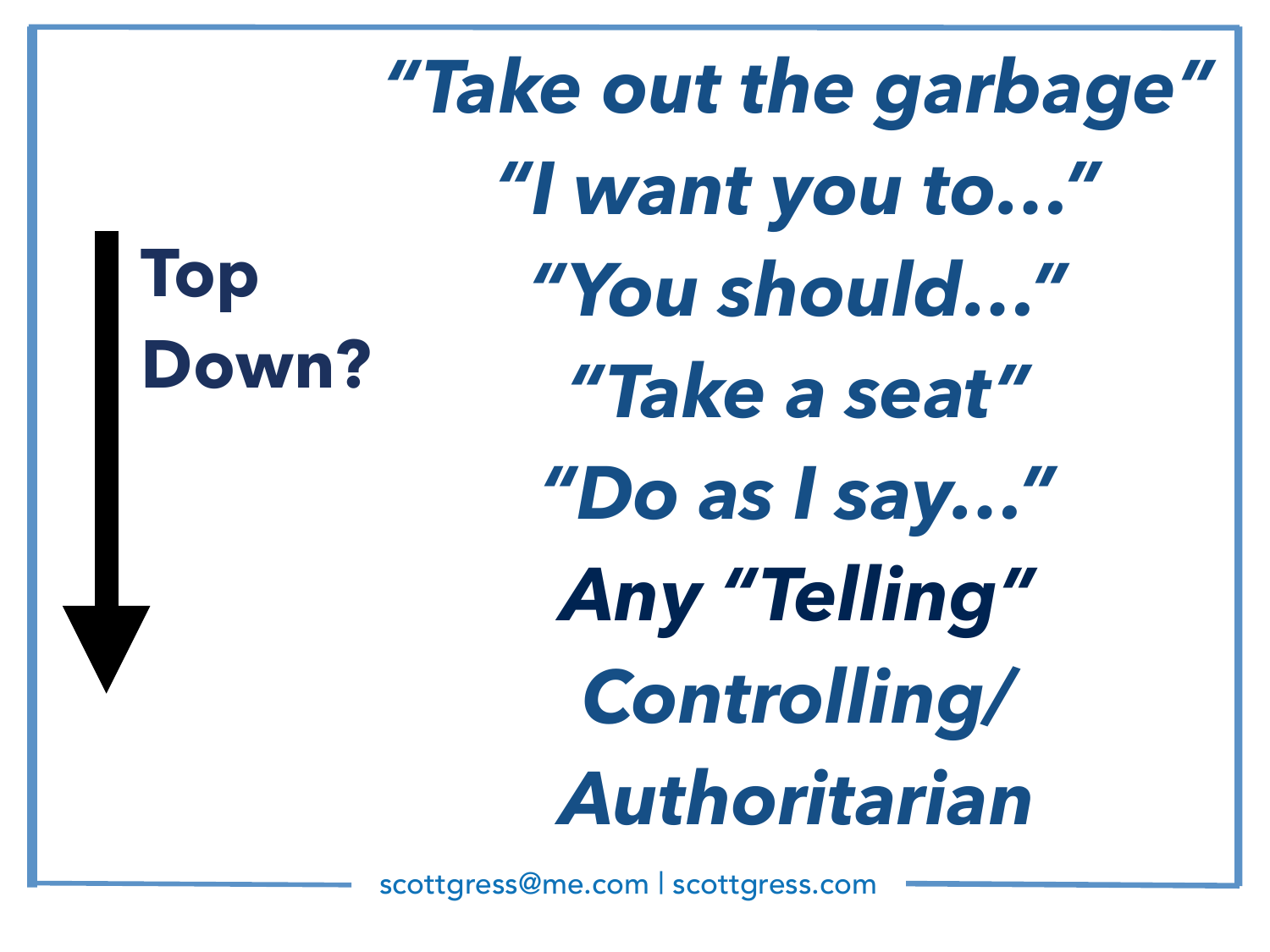**Top Down? Is "telling" leadership?**  *How do people react to: "Telling" Controlling/ Authoritarian Leadership? Is this what you want?*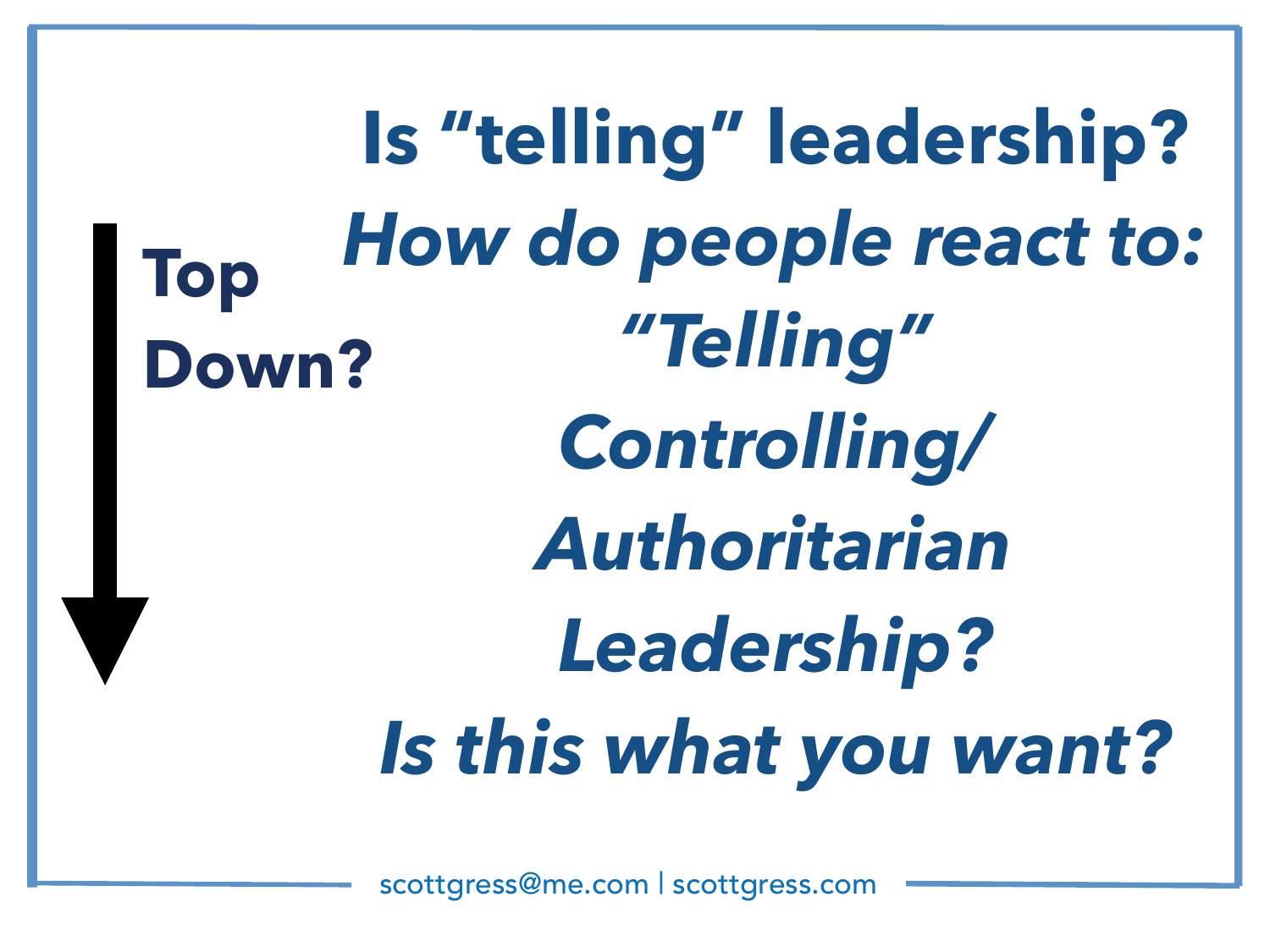**Top Down?** *"Sin, seizing the opportunity afforded by the commandment, produced in me every kind of covetous desire." Rom 7:8 Reaction*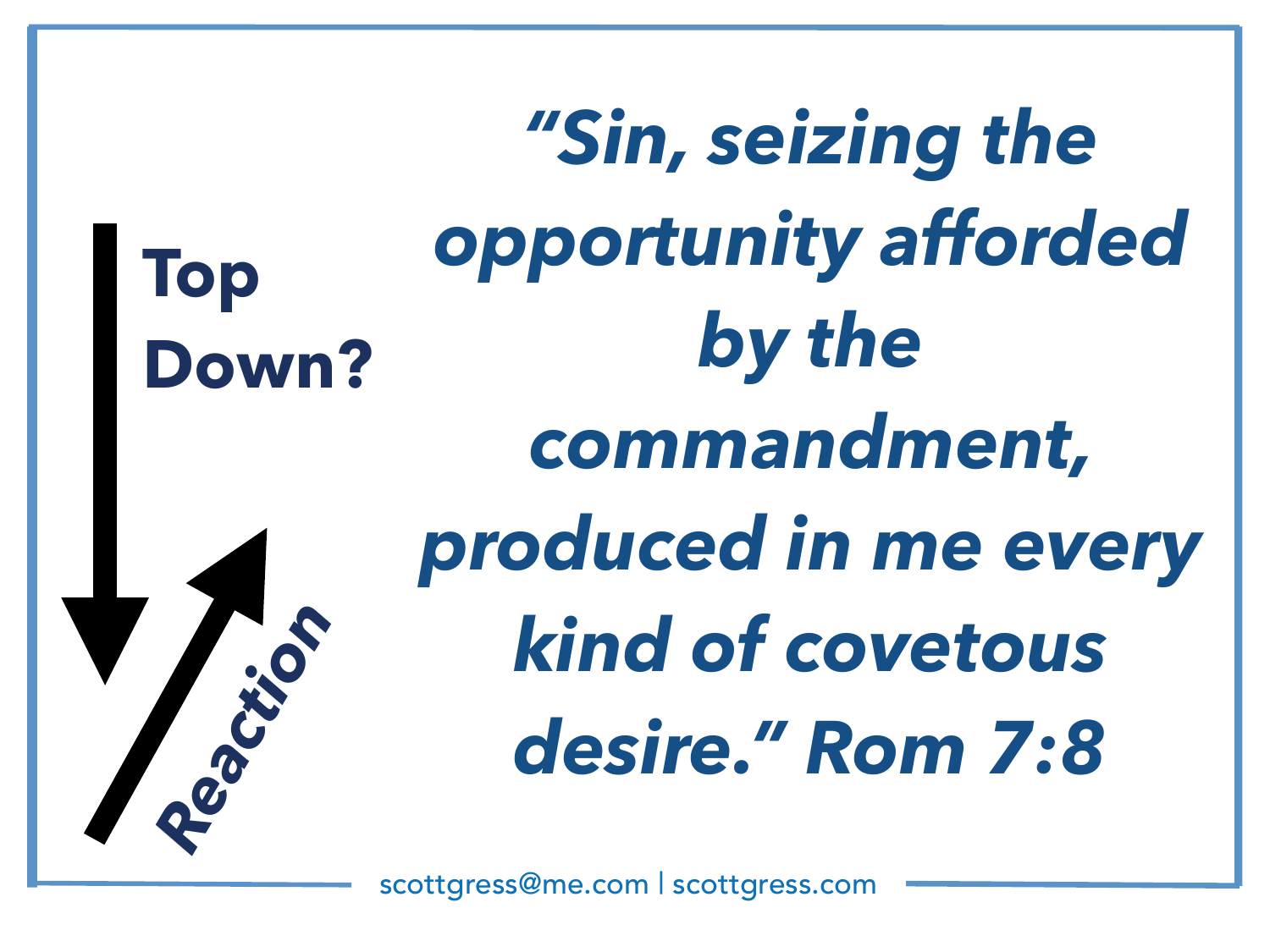### *Leading Without Controlling?*

- **• What is** *leadership***?**
- **• "Leadership is a** *process* **whereby an individual**  *influences* **a** *group* **of individuals to achieve a**  *common goal.* Leadership Theory and Practice, Northouse
- **• What are the assumptions in the above definition?**
- **• What is** *controlling***? What does that imply?**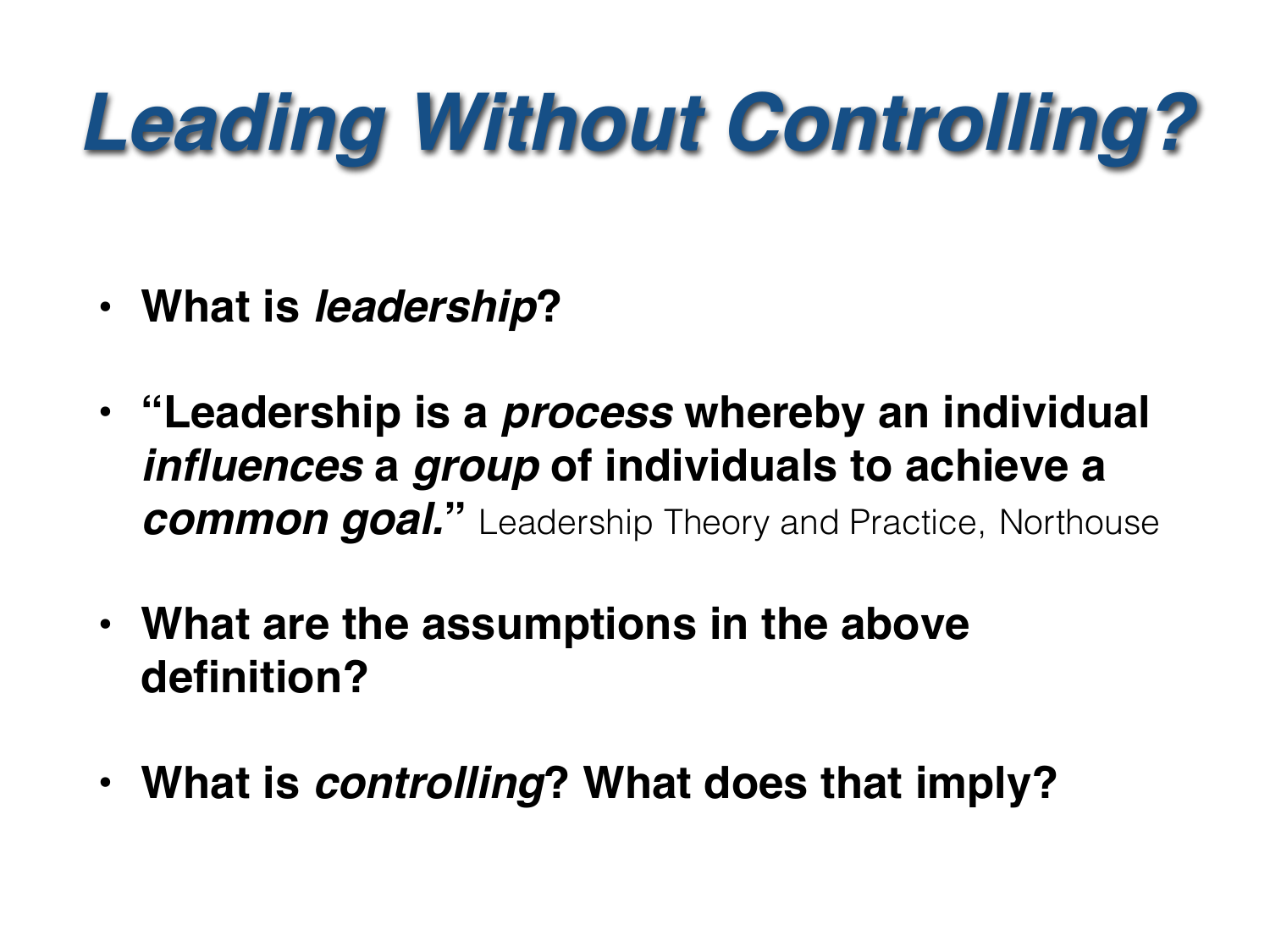### *Leading Without Controlling?*

- **• So how do you get people to do what you want them to do?**
	- **• People do what they** *tell themselves* **to do.**
- **• So how do you get people to do things?**
- **• Threats? Manipulation? Force??**
- **• Time for a little theory…**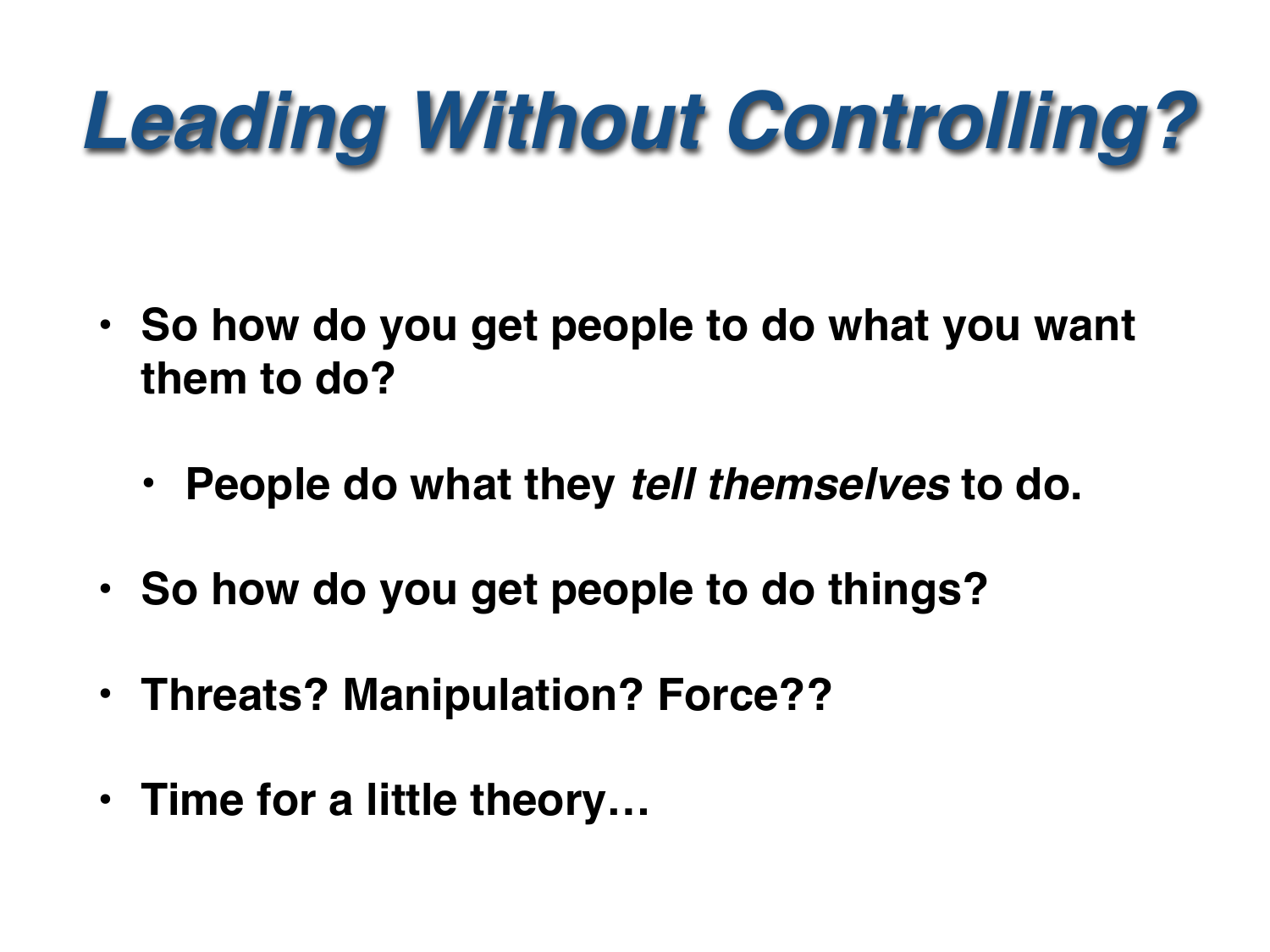### *The Leadership Continuum*

#### Tannenbaum & Schmidt



- *Autocratic* Leader makes decision and announces it
- *Democratic* Discussion is proposed with an invitation to question...to an invitation to suggestions yet the leader makes the final decision
- *Participative* Subordinates function within defined limits and determine decisions and direction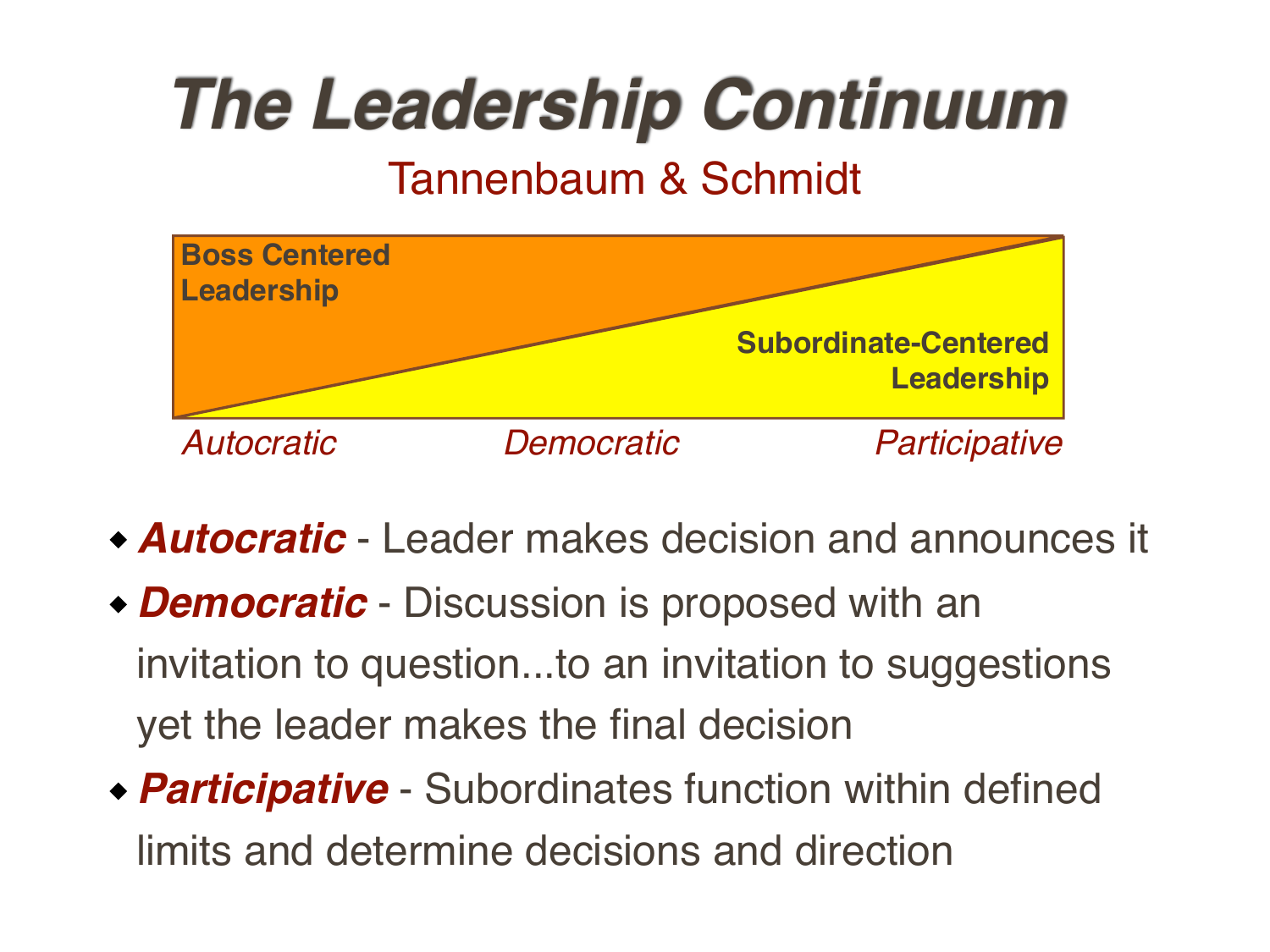#### *The Leadership Grid*

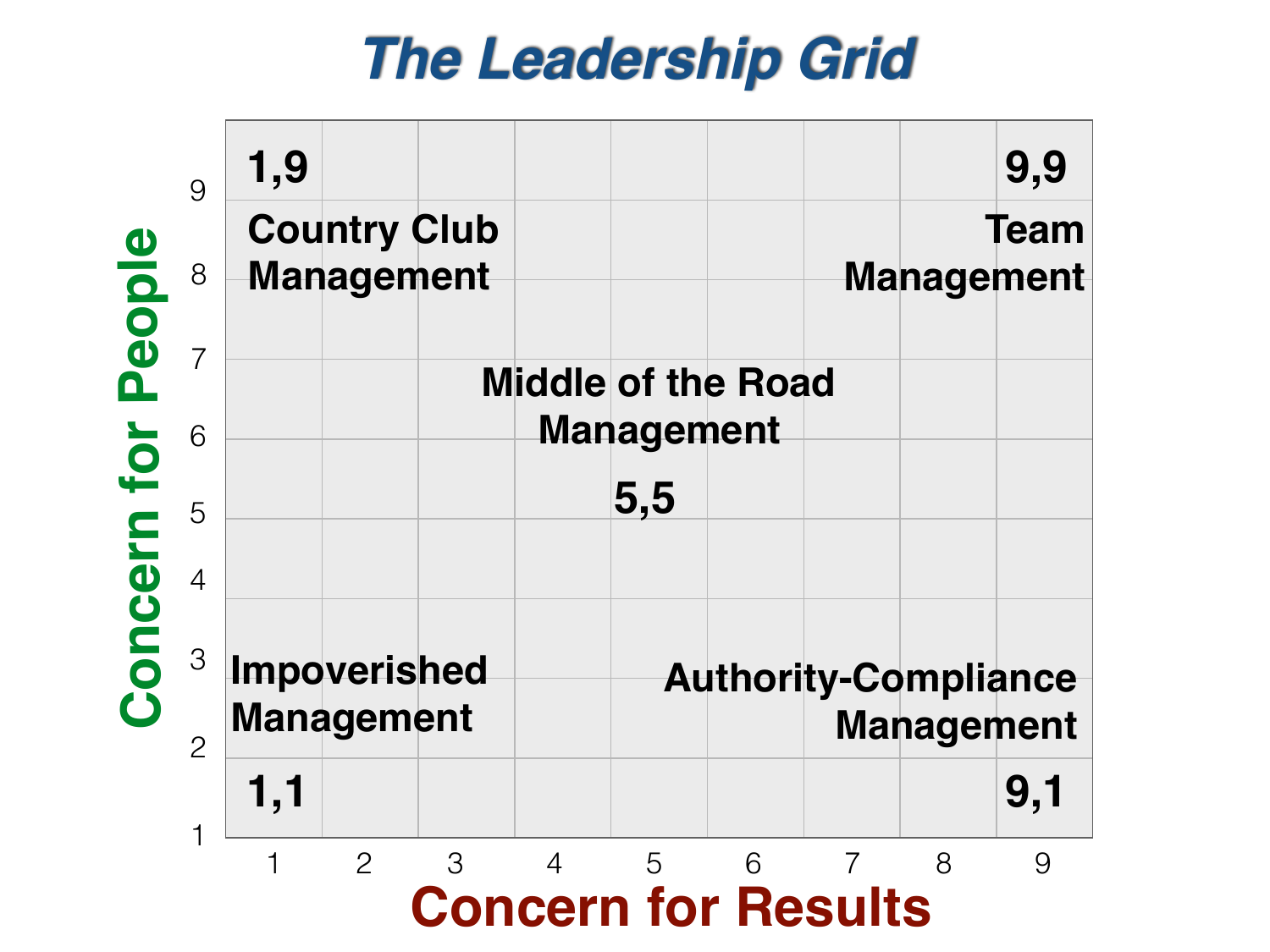### *Leading Without Controlling*

- **• How have you been led? How have you been influenced? What has been modeled for you?**
- **• So how do you currently lead?**
	- **• Autocratic, democratic, participative, manipulative…?** (Leadership Continuum)
	- **• Country club, authority compliance, middle of the road…?** (Leadership Grid)
- **• What would your team say?**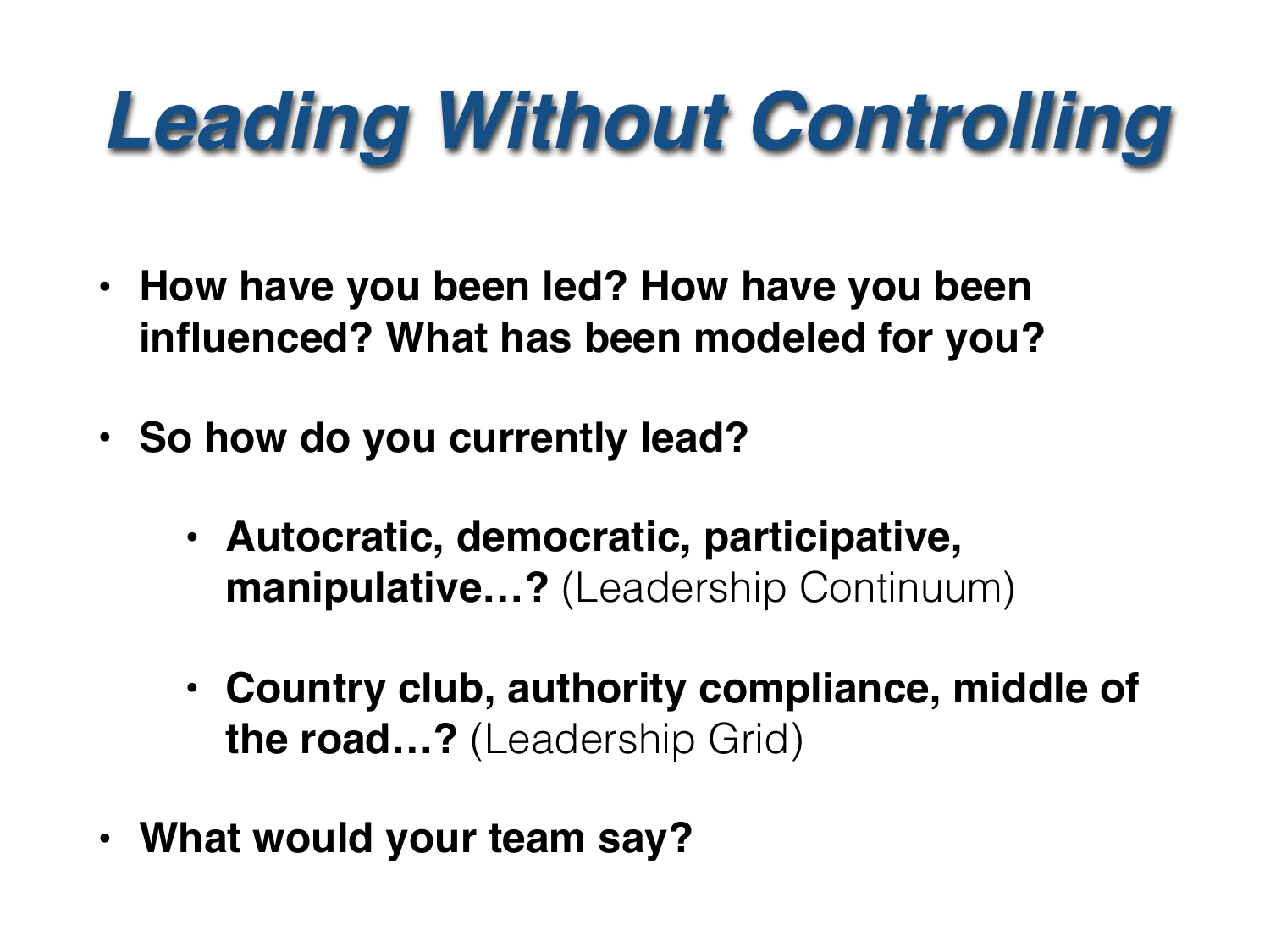### *Leading Without Controlling*

- **• What is your** *your (vs the common) goal***?**
- **• What are you willing to do to get there?**
- **• What do you need to learn and unlearn?**
- **• What place does your status, control, authority, or credit play in getting to your goal?**
- **• React to this statement:** *"Their idea is more powerful than my advice (or my way)."*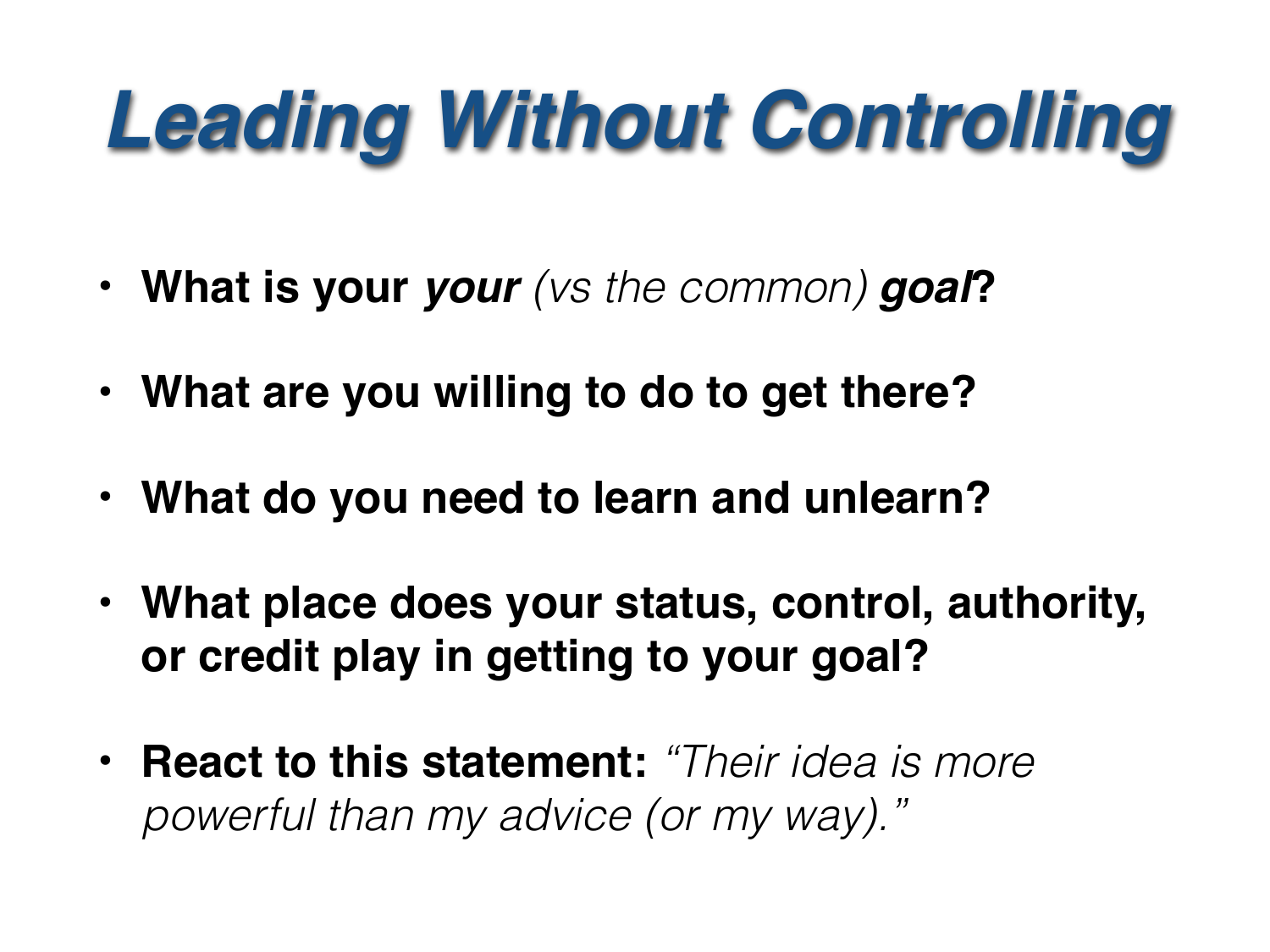#### **Consider this...**

Leaders are most effective when they facilitate other people's forward movement. However, countless leaders spend much of their energy trying to solve problems for others. The typical practice of telling others what to think, more often than not, creates passive followers and frustrated leaders. There is a better way to help others be more productive…and it requires a new skill set:

 **Stop Talking / Start Listening**

- **Example 3 Start Asking Stop Telling / Start Asking**
- **Stop Solving / Start Creating Awareness**
- **Stop Making it Happen / Start Facilitating Action**

This is taking a "coach approach" \*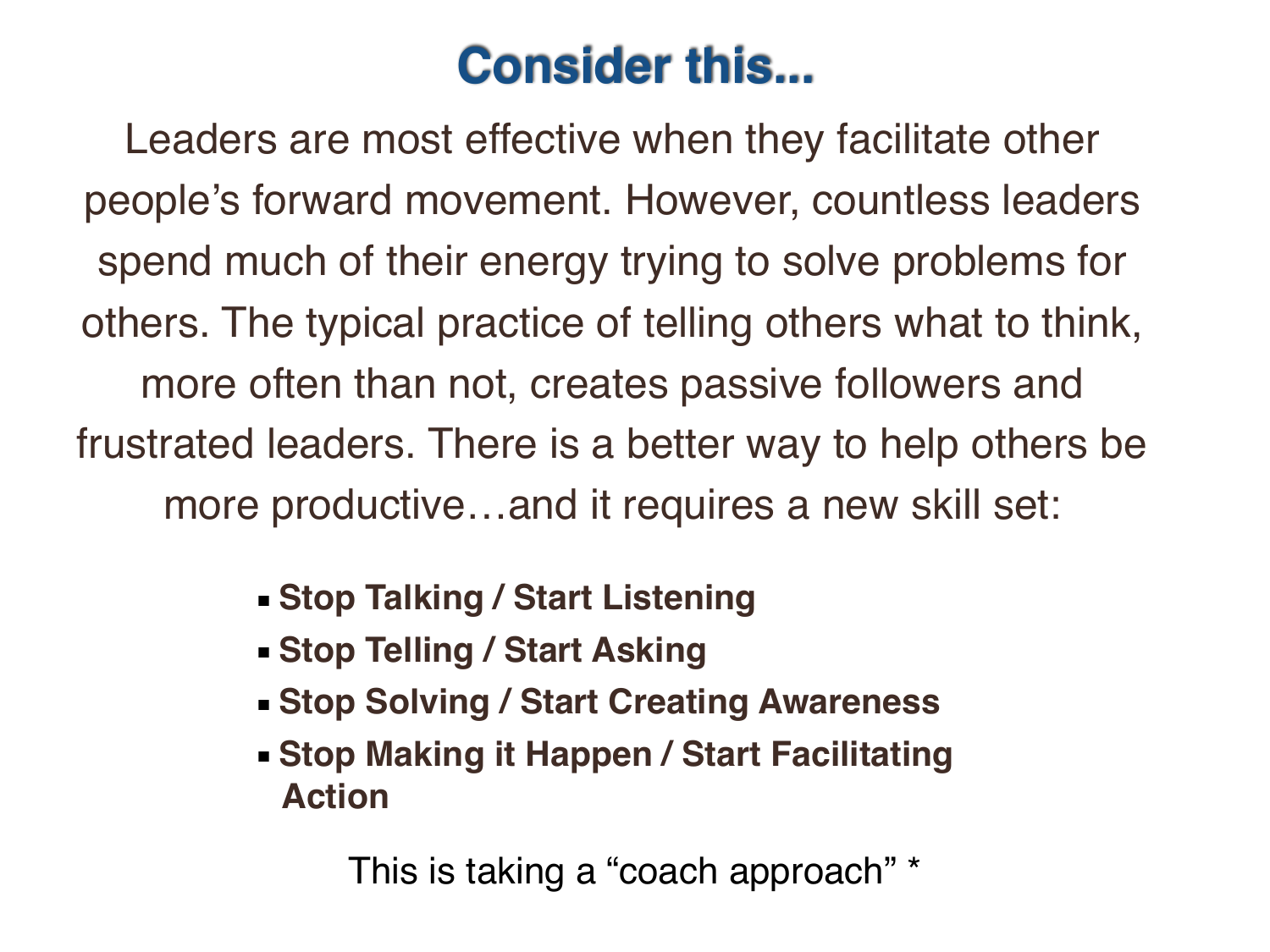### **How Can I Get Started?**

*Begin to Debrief Everything!* 

- **• "What happened?"**
- **• "What worked/didn't work?"**
- **• "What do we need to do more/less of?"**
- **• "What did we hear from people?"**
- **• "Who will do what now as a result?"**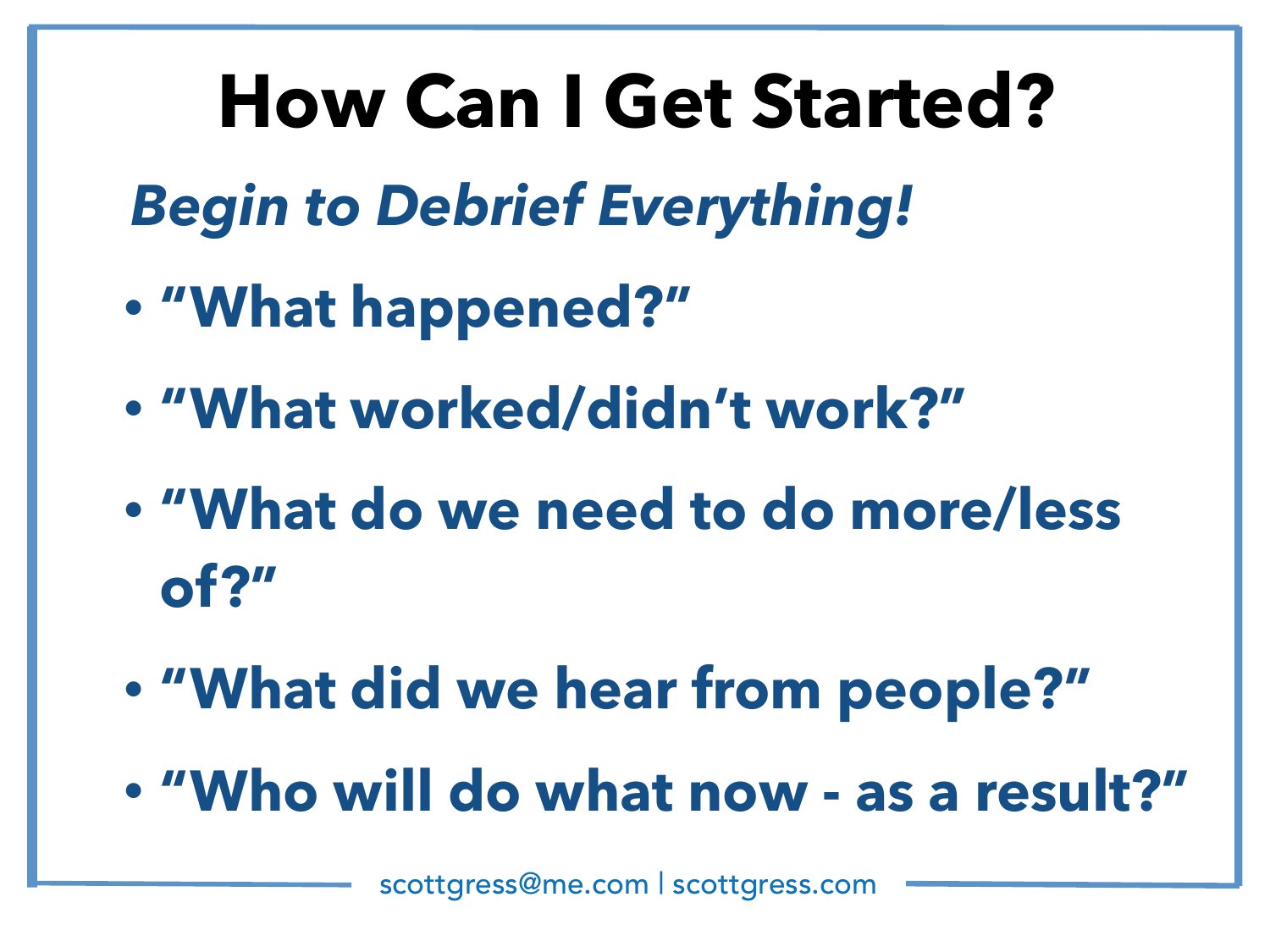#### *What Else can I do to Lead Without Controlling?*

#### **Steps to leading without controlling:**

- **• What behaviors of yours (as the leader) need to be increased…even dramatically?**
- **• What behaviors (as the leader) do you need to stop or do far less?**

#### **Plays well with others:**

- **• Together define the outcome or preferred future…why are we here?**
- **• Ask them how they want to get there….and how then shall we be together?**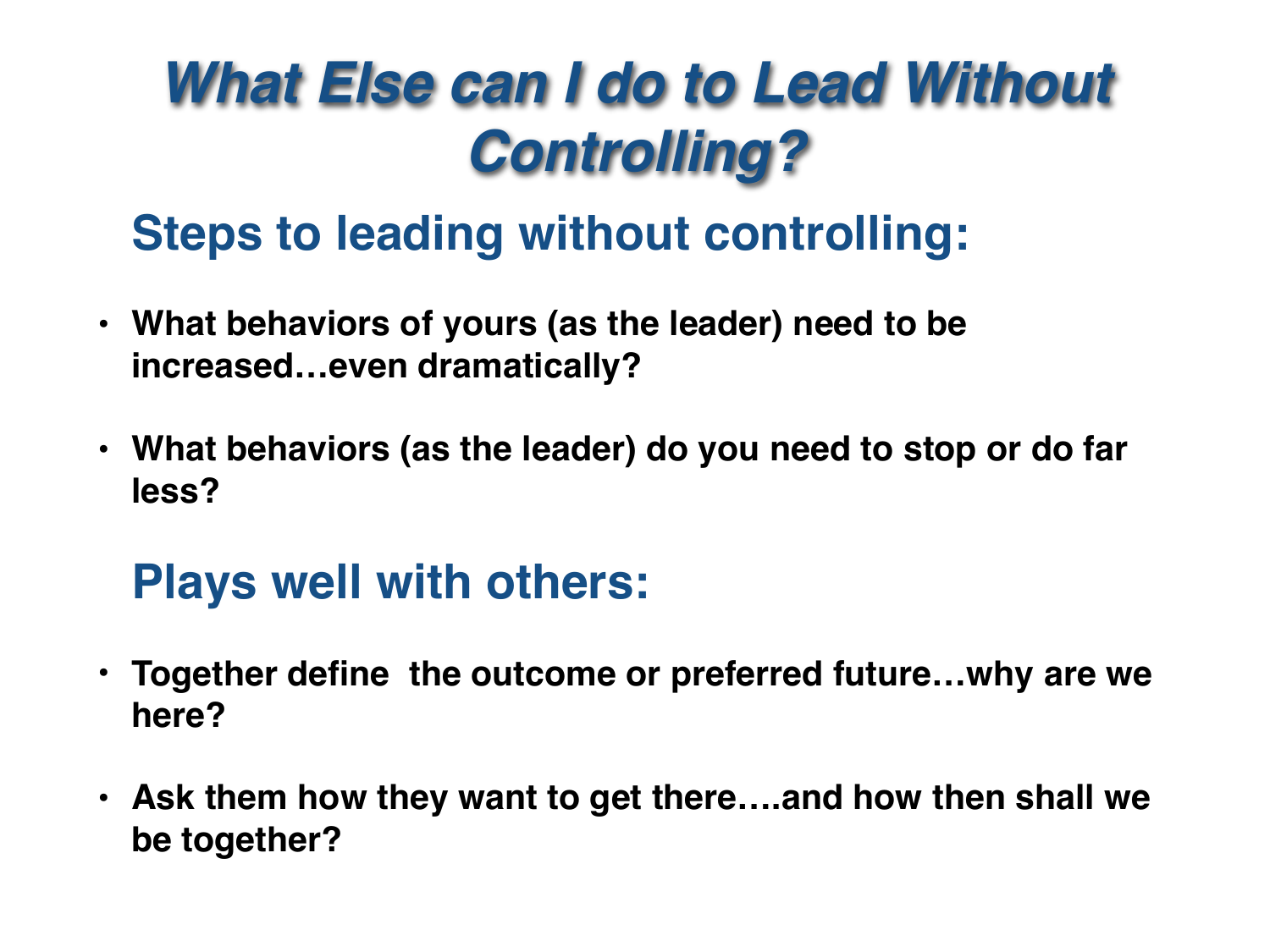#### *What Else can I do to Lead Without Controlling?*

#### **Managing Progress and Accountability**

- **• What shall we do? What are the steps? Who will do what? What do you need? What might get in the way?**
- **• Keep in touch and ask: "How can I help?"**
- **• What if…**
- **• Well, how would you want to be treated?** (Matt 7:12)
- **• Point to the vision and ask, what shall we do?**